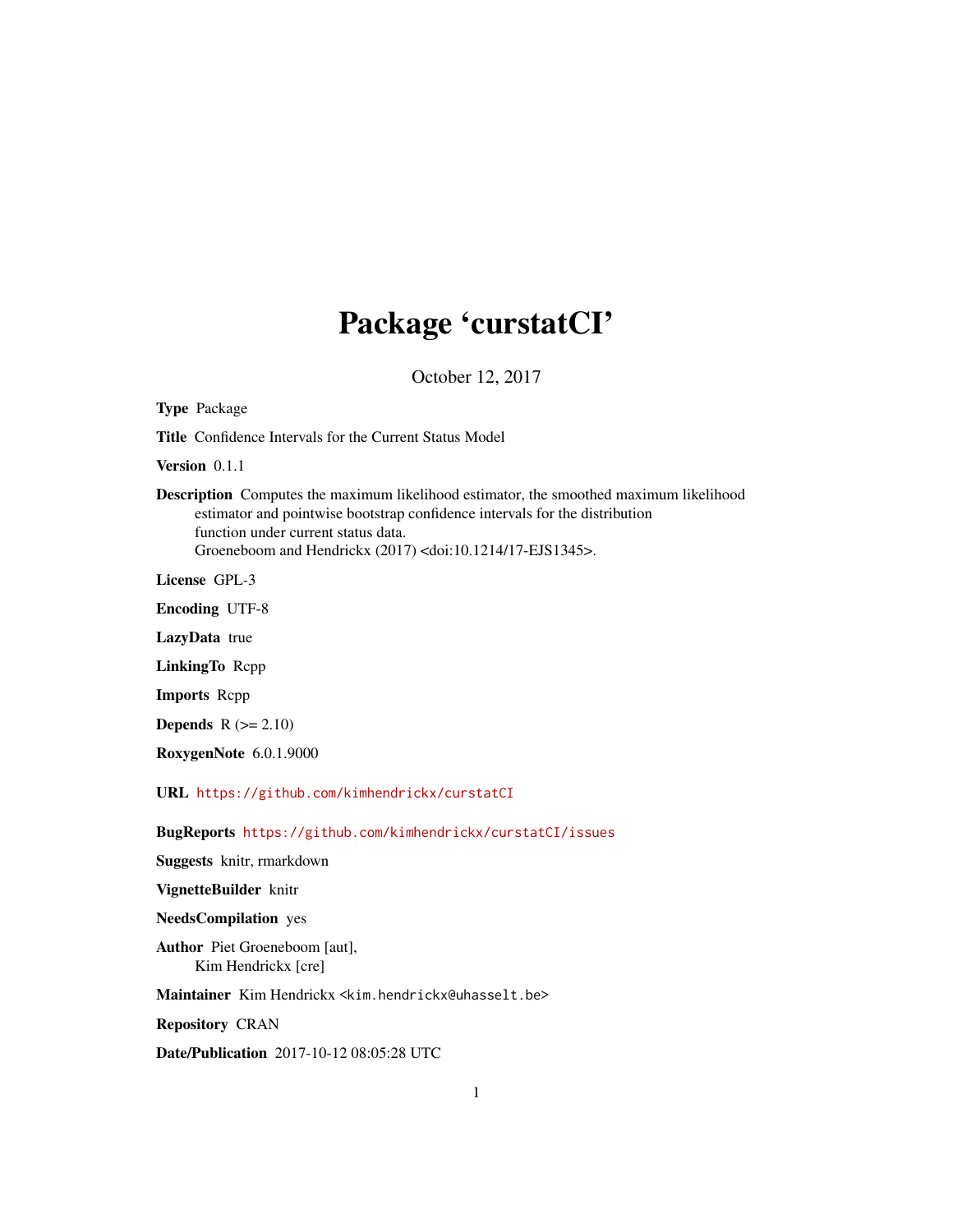# <span id="page-1-0"></span>R topics documented:

| Index |  |
|-------|--|

<span id="page-1-1"></span>

ComputeBW *Data-driven bandwidth vector*

# Description

The function ComputeBW computes the bandwidth that minimizes the pointwise Mean Squared Error using the subsampling principle in combination with undersmoothing.

# Usage

ComputeBW(data, x)

# Arguments

| data | Dataframe with three variables:                                                                                                                                |
|------|----------------------------------------------------------------------------------------------------------------------------------------------------------------|
|      | t Observation points t sorted in ascending order. All observations need to be<br>positive. The total number of unique observation points equals length(t).     |
|      | <b>freq1</b> Frequency of observation t satisfying $x \leq t$ . The total number of obser-<br>vations with censoring indicator $\delta = 1$ equals sum(freq1). |
|      | freq2 Frequency of observation t. The sample size equals sum(freq2). If no<br>tied observations are present in the data length(t) equals sum(freq2).           |
| x    | numeric vector containing the points where the confidence intervals are com-<br>puted.                                                                         |

#### Value

bw data-driven bandwidth vector of size length(x) containing the bandwidth value for each point in x.

# References

Groeneboom, P. and Hendrickx, K. (2017). The nonparametric bootstrap for the current status model. Electronic Journal of Statistics 11(2):3446-3848.

## See Also

vignette("curstatCI")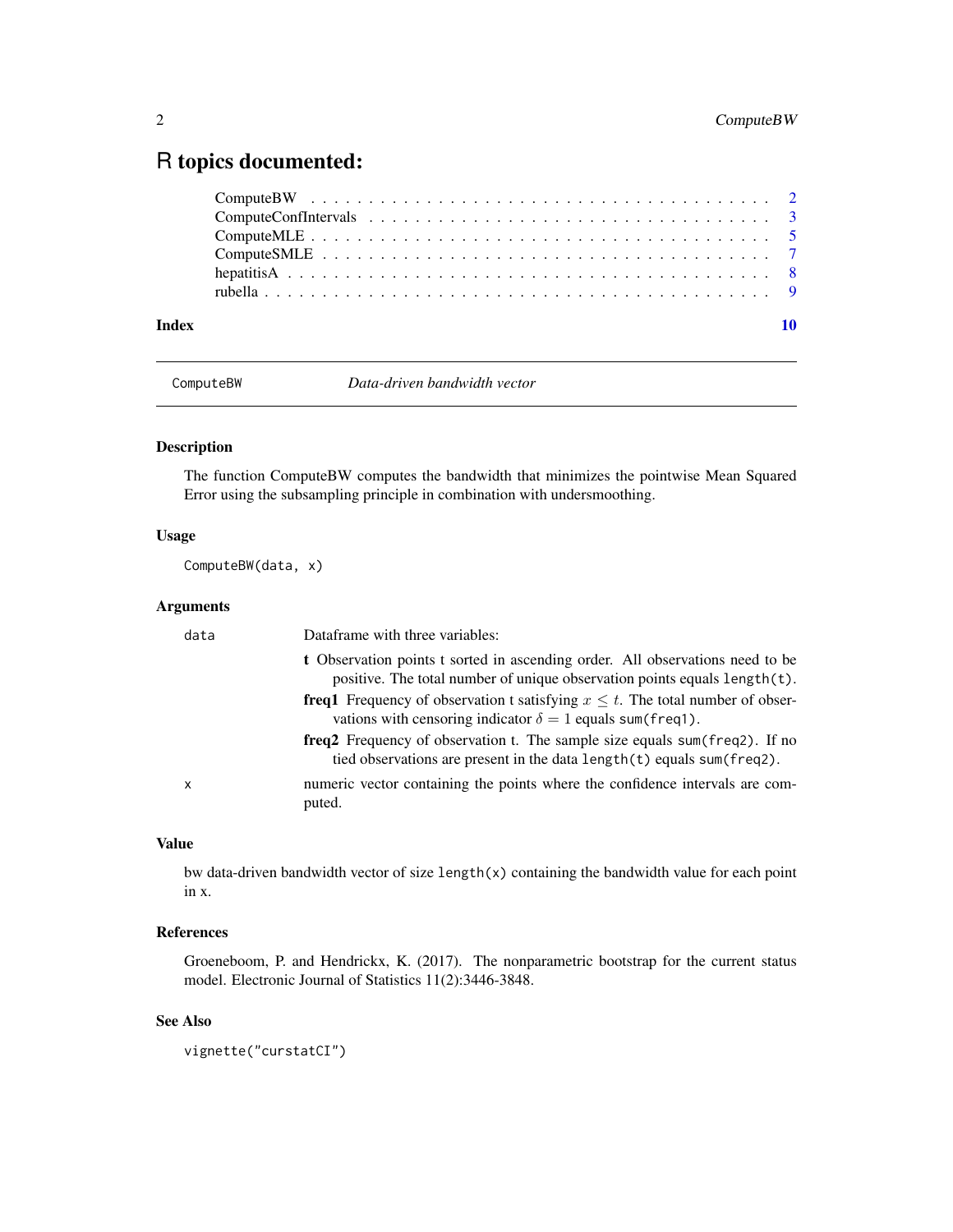# <span id="page-2-0"></span>ComputeConfIntervals 3

# Examples

```
library(Rcpp)
library(curstatCI)
# sample size
n < -1000# truncated exponential distribution on (0,2)
set.seed(100)
t < - rep(NA, n)delta <- rep(NA, n)
for(i in (1:n)){
  x<-runif(1)
  y<--log(1-(1-exp(-2))*x)
  t[i]<-2*runif(1);if(y<=t[i]){ delta[i]<-1}
  else{delta[i]<-0}}
A<-cbind(t[order(t)], delta[order(t)], rep(1,n))
# x vector
grid < -seq(0.1, 1.9, by = 0.1)# data-driven bandwidth vector
bw \leq ComputeBW(data =A, x = grid)
plot(grid, bw)
```
<span id="page-2-1"></span>ComputeConfIntervals *Pointwise Confidence Intervals under Current Status data*

# Description

The function ComputeConfIntervals computes pointwise confidence intervals for the distribution function under current status data. The confidence intervals are based on the Smoothed Maximum likelihood Estimator and constructed using the nonparametric bootstrap.

# Usage

```
ComputeConfIntervals(data, x, alpha, bw)
```
# Arguments

| data | Dataframe with three variables:                                                                                                                            |
|------|------------------------------------------------------------------------------------------------------------------------------------------------------------|
|      | t Observation points t sorted in ascending order. All observations need to be<br>positive. The total number of unique observation points equals length(t). |
|      | <b>freq1</b> Frequency of observation t satisfying $x \leq t$ . The total number of obser-                                                                 |
|      | vations with censoring indicator $\delta = 1$ equals sum(freq.).                                                                                           |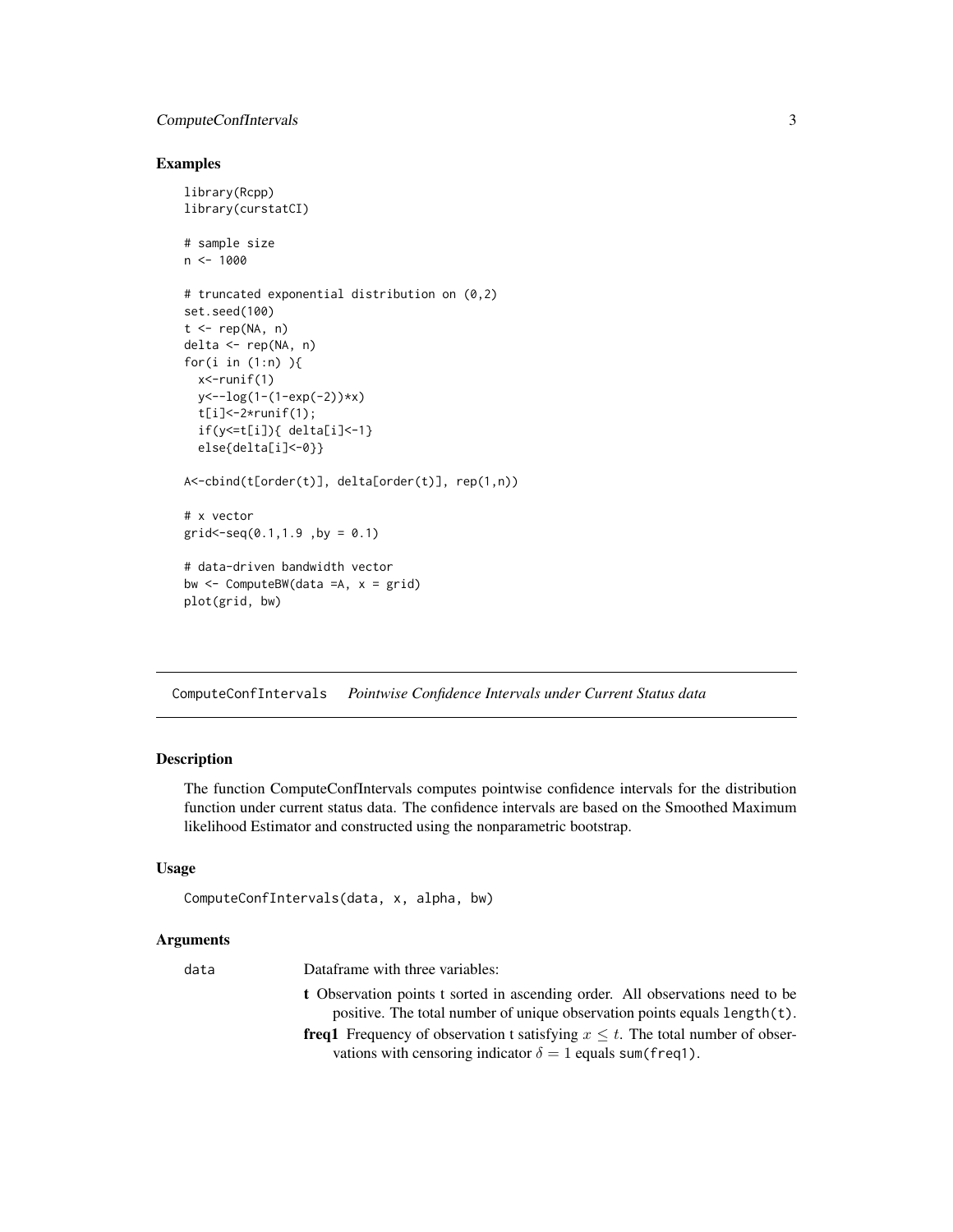<span id="page-3-0"></span>

|              | freq 2 Frequency of observation t. The sample size equals sum (freq 2). If no<br>tied observations are present in the data length(t) equals sum(freq2).                                            |
|--------------|----------------------------------------------------------------------------------------------------------------------------------------------------------------------------------------------------|
| $\mathsf{x}$ | numeric vector containing the points where the confidence intervals are com-<br>puted. This vector needs to be contained within the observation interval: $t[1]$ <<br>$min(x) \leq max(x) < t[n].$ |
| alpha        | confidence level of pointwise confidence intervals.                                                                                                                                                |
| bw           | numeric vector of size length $(x)$ . This vector contains the pointwise band-<br>width values for each point in the vector x.                                                                     |

# **Details**

In the current status model, the variable of interest  $X$  with distribution function  $F$  is not observed directly. A censoring variable T is observed instead together with the indicator  $\Delta = (X \leq T)$ . ComputeConfIntervals computes the pointwise 1-alpha bootstrap confidence intervals around the SMLE of F based on a sample of size  $n \le -$  sum(data\$freq2).

The bandwidth parameter vector that minimizes the pointwise Mean Squared Error using the subsampling principle in combination with undersmoothing is returned by the function [ComputeBW](#page-1-1).

The default method for constructing the confidence intervals in [Groeneboom & Hendrickx (2017)] is based on estimating the asymptotic variance of the SMLE. When the bandwidth is small for some point in x, the variance estimate of the SMLE at this point might not exist. If this happens the Non-Studentized confidence interval is returned for this particular point in x.

#### Value

List with 5 variables:

- **MLE** Maximum Likelihood Estimator. This is a matrix of dimension  $(m+1)x2$  where m is the number of jump points of the MLE. The first column consists of the point zero and the jump locations of the MLE. The second column contains the value zero and the values of the MLE at the jump points.
- **SMLE** Smoothed Maximum Likelihood Estimator. This is a vector of size length $(x)$  containing the values of the SMLE for each point in the vector x.
- CI pointwise confidence interval. This is a matrix of dimension length $(x)$ x2. The first resp. second column contains the lower resp. upper values of the confidence intervals for each point in x.
- **Studentized** points in x for which Studentized nonparametric bootstrap confidence intervals are computed.
- NonStudentized points in x for which classical nonparametric bootstrap confidence intervals are computed.

# References

Groeneboom, P. and Hendrickx, K. (2017). The nonparametric bootstrap for the current status model. Electronic Journal of Statistics 11(2):3446-3848.

#### See Also

```
vignette("curstatCI")
```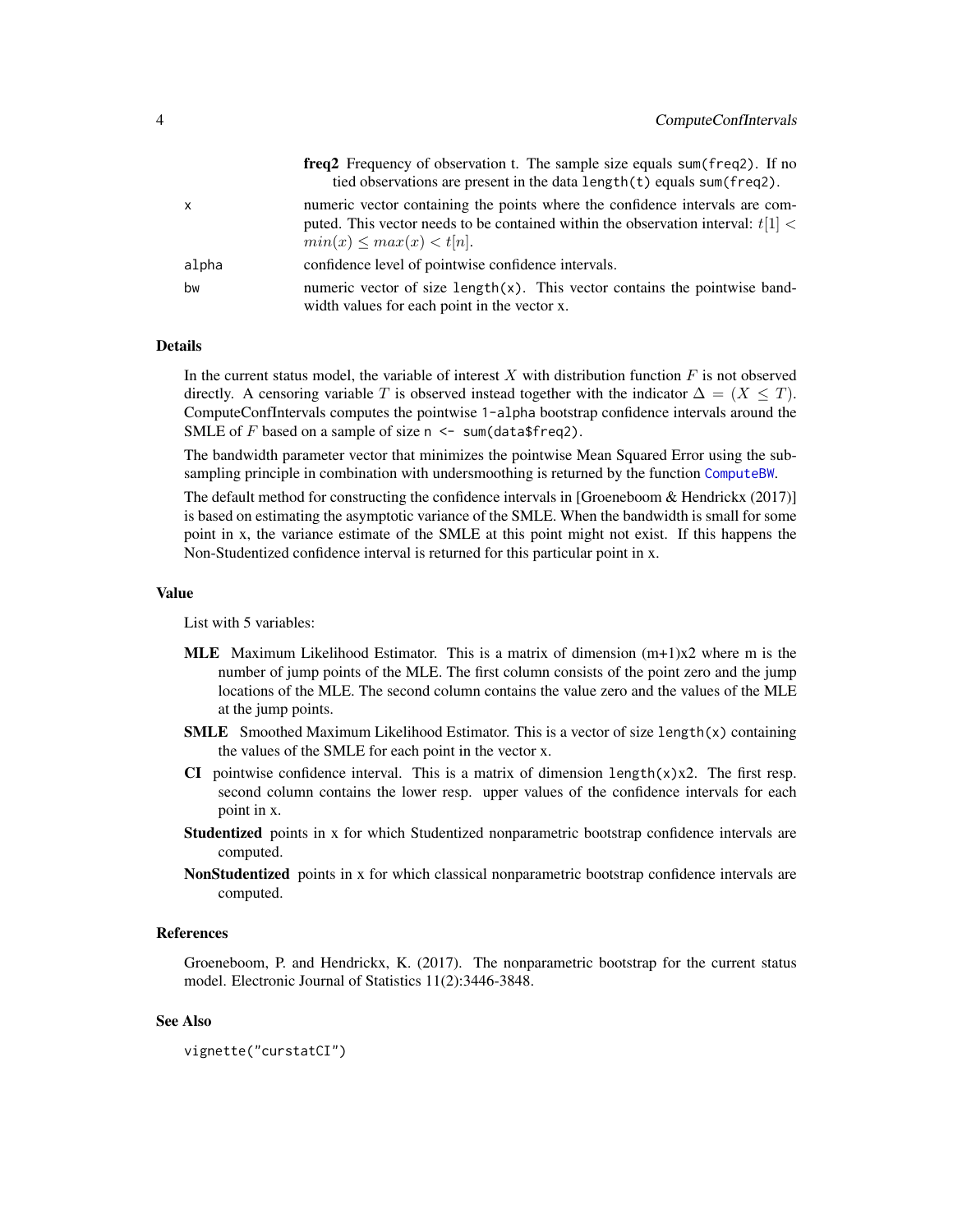## <span id="page-4-0"></span>Compute MLE 5

# Examples

```
library(Rcpp)
library(curstatCI)
# sample size
n < - 1000# Uniform data U(0,2)
set.seed(2)
y \leftarrow runif(n, \emptyset, 2)t < - runif(n,0,2)
delta \leq as.numeric(y \leq t)
A<-cbind(t[order(t)], delta[order(t)], rep(1,n))
# x vector
grid < -seq(0.1, 1.9, by = 0.1)# data-driven bandwidth vector
bw \leq ComputeBW(data =A, x = grid)
# pointwise confidence intervals at grid points:
out <- Compute ConfIntervals (data = A, x =grid, alpha = 0.05, bw = bw)
left < - out$CI[,1]
right <- out$CI[,2]
plot(grid, out$SMLE,type ='l', ylim=c(0,1), main= "",ylab="",xlab="",las=1)
points(grid, left, col = 4)
points(grid, right, col = 4)
segments(grid,left, grid, right)
```
ComputeMLE *Maximum Likelihood Estimator*

# Description

The function ComputeMLE computes the Maximum Likelihood Estimator of the distribution function under current status data.

#### Usage

ComputeMLE(data)

#### Arguments

data Dataframe with three variables: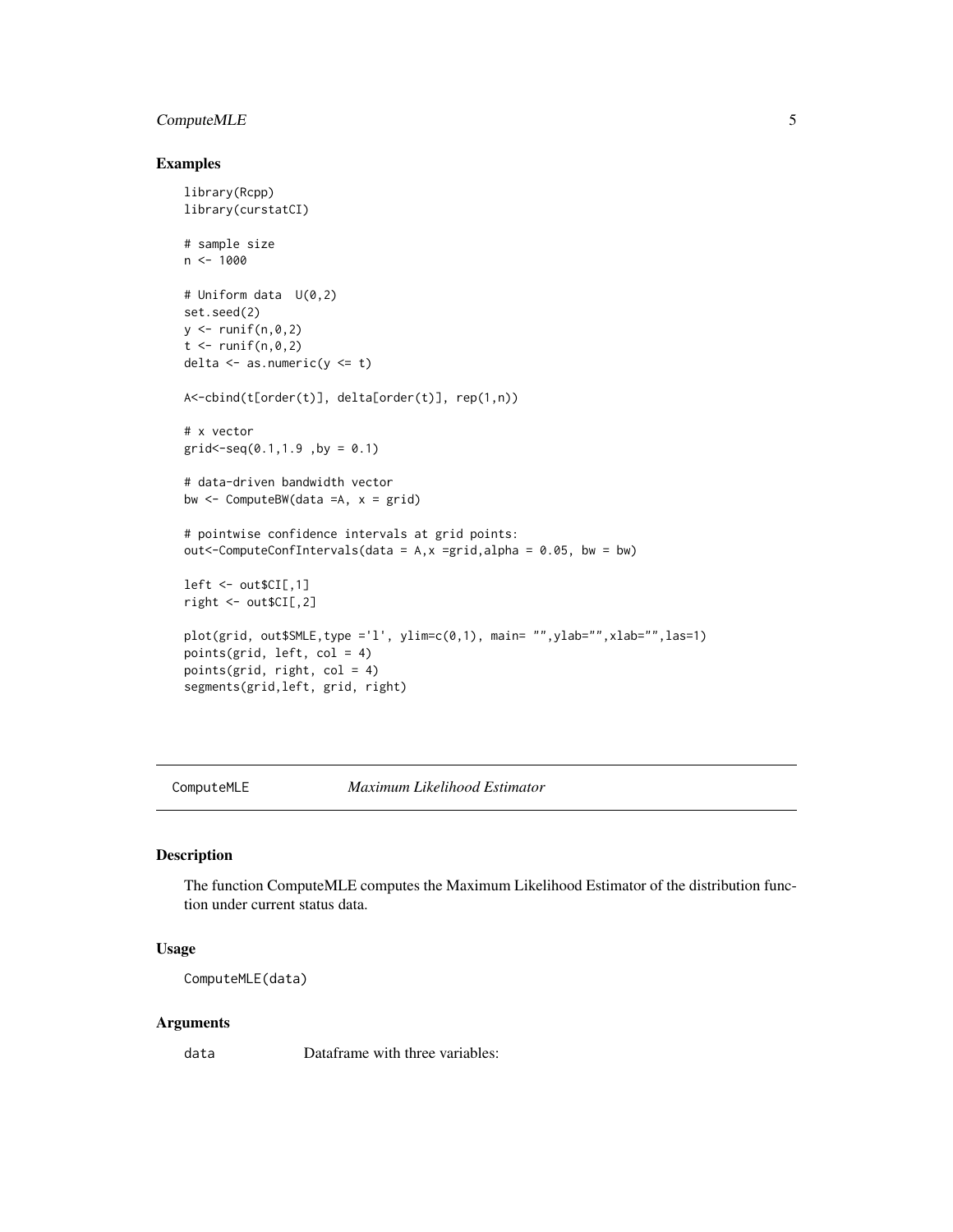- <span id="page-5-0"></span>t Observation points t sorted in ascending order. All observations need to be positive. The total number of unique observation points equals length(t).
- **freq1** Frequency of observation t satisfying  $x \leq t$ . The total number of observations with censoring indicator  $\delta = 1$  equals sum(freq1).
- freq2 Frequency of observation t. The sample size equals sum(freq2). If no tied observations are present in the data length(t) equals sum(freq2).

# Details

In the current status model, the variable of interest  $X$  with distribution function  $F$  is not observed directly. A censoring variable T is observed instead together with the indicator  $\Delta = (X \leq T)$ . ComputeMLE computes the MLE of  $F$  based on a sample of size  $n \leq sum(data$ freq2).

#### Value

Dataframe with two variables :

x jump locations of the MLE

mle MLE evaluated at the jump locations

#### References

Groeneboom, P. and Hendrickx, K. (2017). The nonparametric bootstrap for the current status model. Electronic Journal of Statistics 11(2):3446-3848.

# See Also

[ComputeConfIntervals](#page-2-1)

#### Examples

```
library(Rcpp)
library(curstatCI)
# sample size
n < -1000# Uniform data U(0,2)
set.seed(2)
y \leftarrow runif(n, 0, 2)t < - runif(n,0,2)
delta \leq as.numeric(y \leq t)
A<-cbind(t[order(t)], delta[order(t)], rep(1,n))
mle <-ComputeMLE(A)
plot(mle$x, mle$mle,type ='s', ylim=c(0,1), main= "",ylab="",xlab="",las=1)
```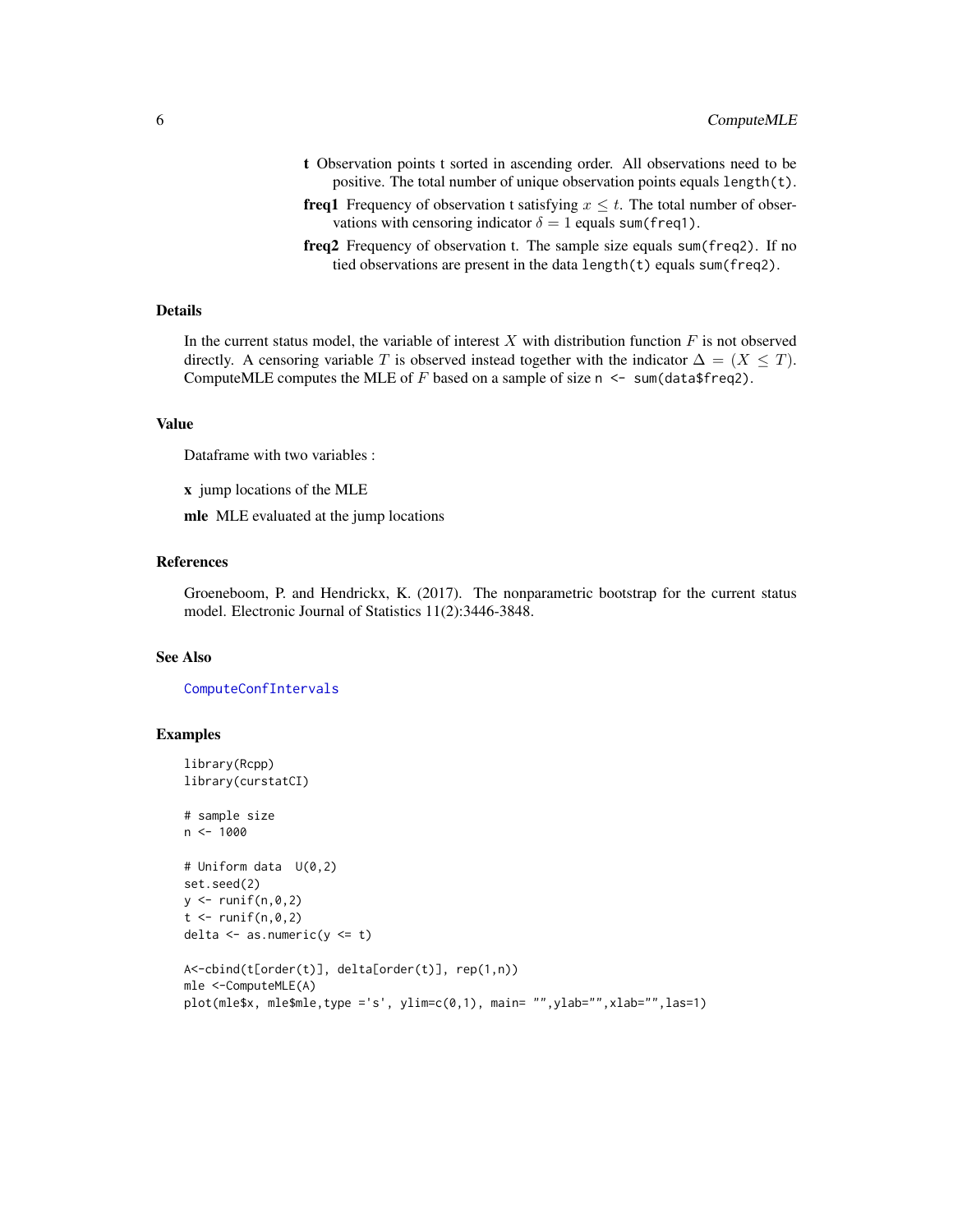<span id="page-6-0"></span>

#### Description

The function ComputeSMLE computes the Smoothed Maximum Likelihood Estimator of the distribution function under current status data.

#### Usage

ComputeSMLE(data, x, bw)

#### Arguments

| data | Dataframe with three variables:                                                                                                                                   |
|------|-------------------------------------------------------------------------------------------------------------------------------------------------------------------|
|      | <b>t</b> Observation points t sorted in ascending order. All observations need to be<br>positive. The total number of unique observation points equals length(t). |
|      | <b>freq1</b> Frequency of observation t satisfying $x \leq t$ . The total number of obser-<br>vations with censoring indicator $\delta = 1$ equals sum(freq.).    |
|      | <b>freq2</b> Frequency of observation t. The sample size equals sum (freq2). If no<br>tied observations are present in the data $length(t)$ equals sum (freq2).   |
| x    | numeric vector containing the points where the confidence intervals are com-<br>puted.                                                                            |
| bw   | numeric vector of size $length(x)$ . This vector contains the pointwise band-<br>width values for each point in the vector x.                                     |

# Details

In the current status model, the variable of interest  $X$  with distribution function  $F$  is not observed directly. A censoring variable T is observed instead together with the indicator  $\Delta = (X \leq T)$ . ComputeSMLE computes the SMLE of  $F$  based on a sample of size n  $\leq$  sum(data\$freq2). The bandwidth parameter vector that minimizes the pointwise Mean Squared Error using the subsampling principle in combination with undersmoothing is returned by the function [ComputeBW.](#page-1-1)

### Value

 $SMLE(x)$  Smoothed Maximum Likelihood Estimator. This is a vector of size length(x) containing the values of the SMLE for each point in the vector x.

# References

Groeneboom, P. and Hendrickx, K. (2017). The nonparametric bootstrap for the current status model. Electronic Journal of Statistics 11(2):3446-3848.

## See Also

[ComputeConfIntervals](#page-2-1)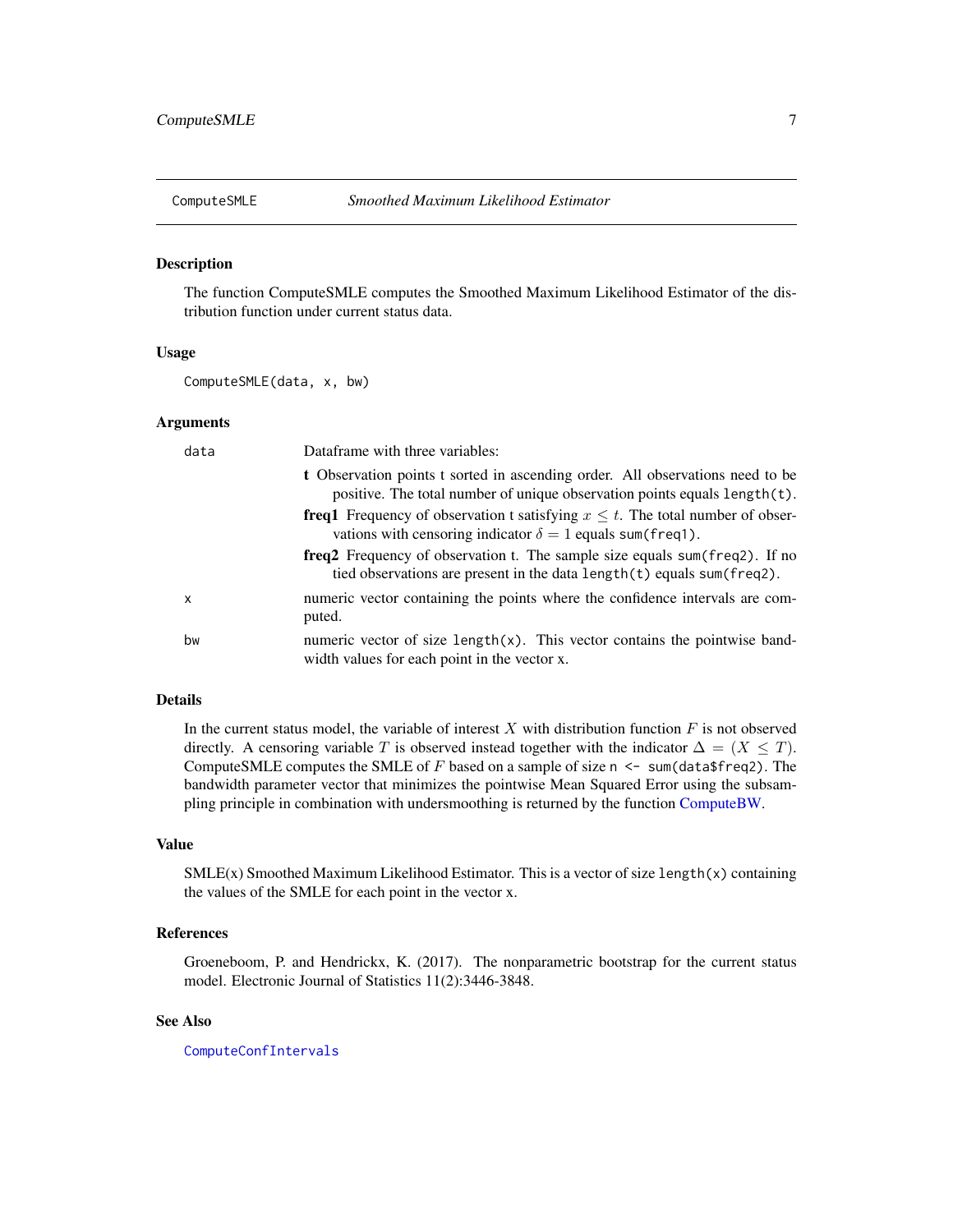#### Examples

```
library(Rcpp)
library(curstatCI)
# sample size
n < - 1000# Uniform data U(0,2)
set.seed(2)
y \leftarrow runif(n, \emptyset, 2)t < - runif(n,0,2)
delta \leq as.numeric(y \leq t)
A<-cbind(t[order(t)], delta[order(t)], rep(1,n))
grid \leq-seq(0,2, by = 0.01)
# bandwidth vector
h<-rep(2*n^-0.2,length(grid))
smle <-ComputeSMLE(A,grid,h)
plot(grid, smle, type = 'l', ylim=c(0,1), main= ''', ylab=''', xlab=''', las=1)
```

| hepatitisA | Hepatitis A data |  |
|------------|------------------|--|
|            |                  |  |

#### Description

A dataset on the prevalence of hepatitis A in individuals from Bulgaria with age ranging from 1 to 86 years. The data consists of a cross-sectional survey conducted in 1964.

#### Usage

hepatitisA

# Format

A data frame with 83 rows and three variables:

t Age of the individual

freq1 Number of individuals of age t that are seropositive for Hepatitis A

freq2 Total number of individuals of age t

# References

Keiding, N. (1991). Age-speci

c incidence and prevalence: a statistical perspective. J. Roy. Statist. Soc. Ser. A,154(3):371-412.

<span id="page-7-0"></span>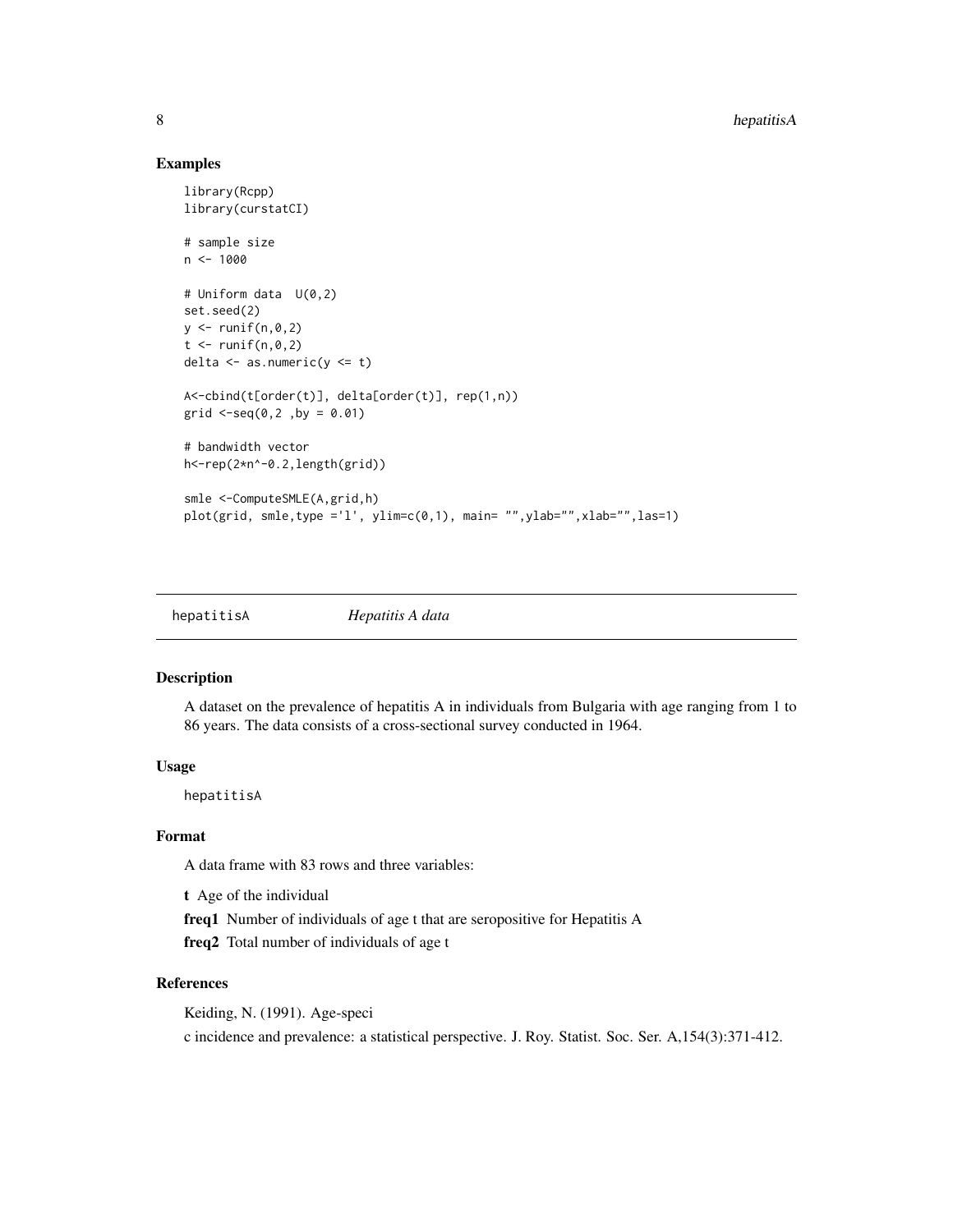<span id="page-8-0"></span>

# Description

A dataset on the prevalence of rubella in 230 Austrian males older than three months for whom the exact date of birth was known. Each individual was tested at the Institute of Virology, Vienna during the period 1–25 March 1988 for immunization against Rubella.

# Usage

rubella

# Format

A data frame with 225 rows and three variables:

t Age of the individual at the time of testing for immunization

freq1 Number of individuals of age t that are immune for Rubella

freq2 Total number of individuals of age t

# References

Keiding, N., Begtrup, K., Scheike, T., and Hasibeder, G. (1996). Estimation from current status data in continuous time. Lifetime Data Anal., 2:119-129.